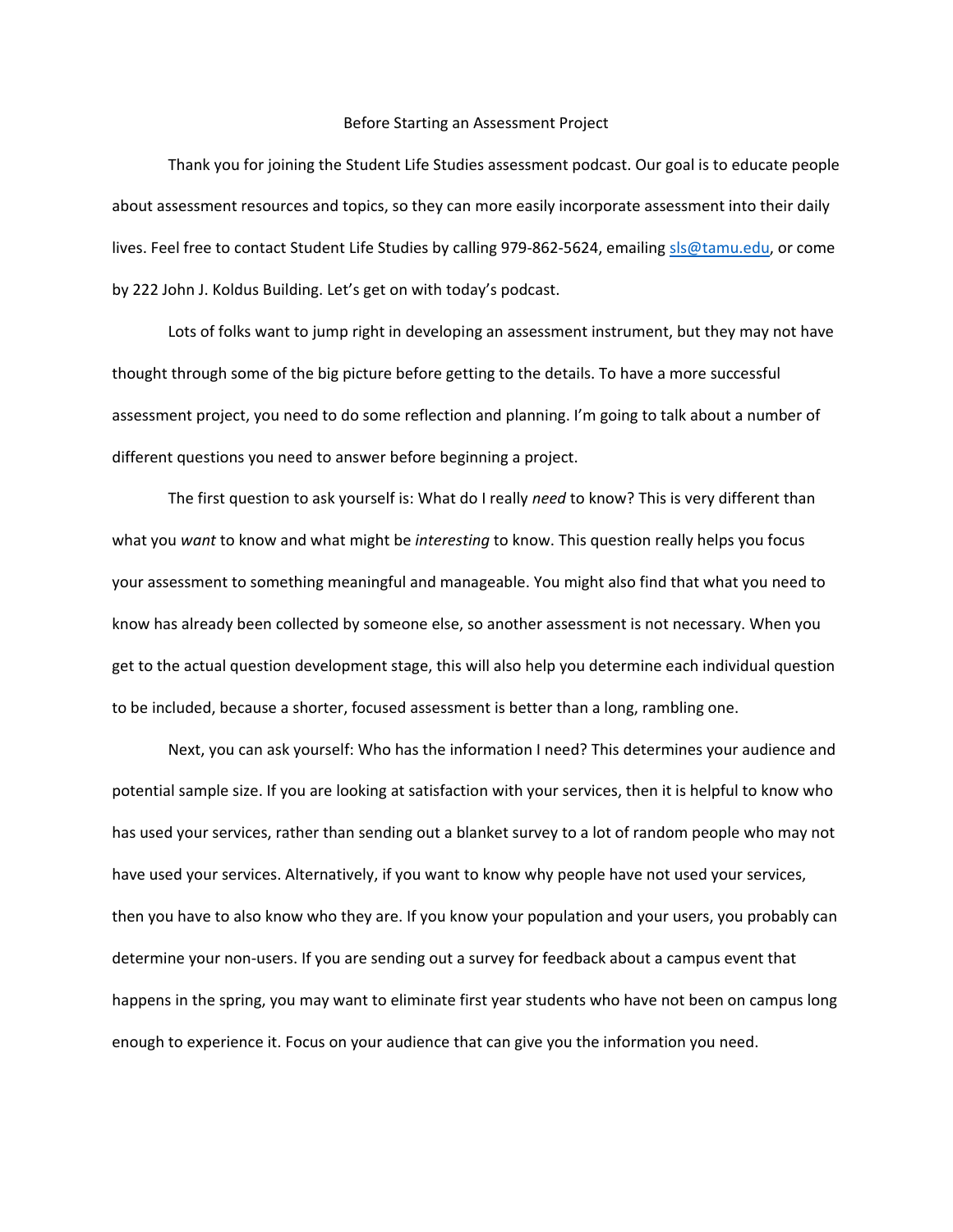Once you have a strong purpose and know your audience, you can to ask yourself: When do I need to collect data and use the information? For some projects, time is not a constraint, but it can also impact the complexity of your project, the methods you use, and the use of results. You may want to collect information from participants immediately after a program, so you can use that feedback in planning the next program. If you want to get feedback from students, you want to pay attention to the academic calendar, so you are not trying to collect data when students are focused on other things or are not on campus. You need to also think about when decisions are being made where your data may be influential. If you need funding for a program, you will want to have supporting information in the hands of the people who make budget decisions before the deadlines. I find it helpful to look at a calendar and plan backwards to ensure each step is accomplished to get you to your end goal on time.

When you know your timeframe, ask: In what ways can I and should I gather data? There are many data collection methods from surveys, to focus groups, interviews, rubrics, one-minute papers, and more. Data can be quantitative, represented with numbers and statistical analysis; qualitative, which uses words and images as data; or mixed-methods where both quantitative data and qualitative data are collected and used to address a particular assessment purpose. You might think it will be really quick and easy to create a survey, but you still have to consider devising good questions, determining your sample, and thinking about analysis. Alternatively, you might think it will be easy and interesting to get a group of people together to do a focus group. Once again, you still have to create good questions, invite people, reserve appropriate space, and think about recording and analysis. Your data gathering decisions are based on what you really need to know, how long you have to gather and analyze data, and what type of information the decision makers like when they make those decisions.

That leads to the next question to ask: Who wants the information I am collecting? Just you? That's probably not the case, although you might not have thought beyond that. There are a myriad of stakeholders who might be interested in what you are doing: your supervisor, the department head, the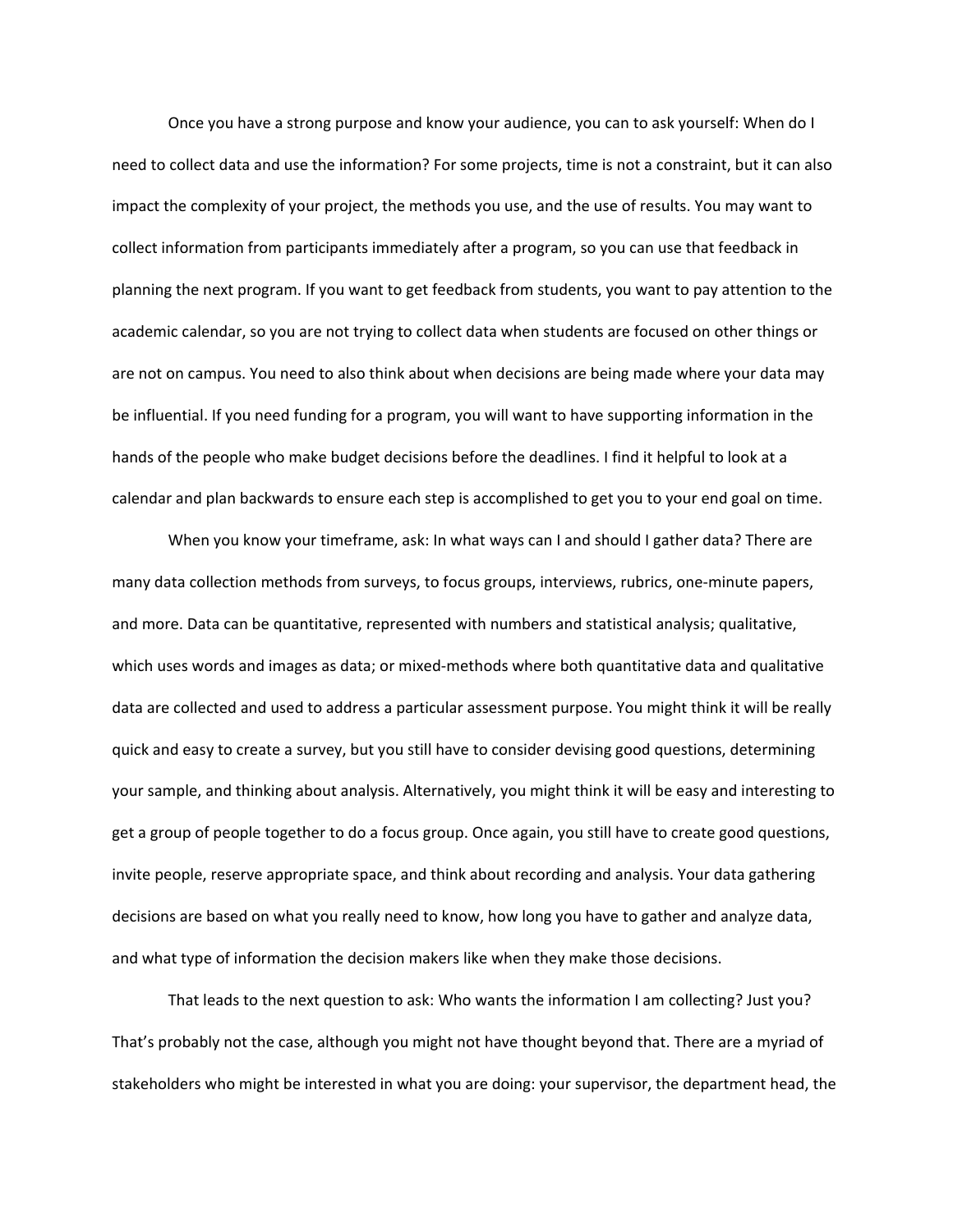Vice President for Student Affairs, parents, students, potential students, faculty, legislators, etc. Each group may have a different motivation and knowledge level about your project. For example, students may want to know what action you are taking based on the results, while faculty may be more concerned about your methodology and data analysis. Parents may want to know the benefits of their student participating, especially if it costs money. The Vice President might want to know how the program contributes to student retention. Paying attention to your stakeholders helps you determine what data you collect, how you collect it, and how you share it.

That leads to the next reflective question: How am I going to share the results? You can think of that in a couple of ways. There are lots of options ranging from a summary report, to an infographic, webpage, power point presentation, email, etc. using tables, charts, graphics, and words to express your results. You may do more than one of these based on the needs of your stakeholders. You want to be sure that you are providing accurate and clear interpretation of your results. Keeping the results a secret doesn't encourage transparency and commitment for people to participate in the assessment process.

A related question is: What if the results are not positive? Obviously, before you collect data, you do not know what the actual results are, but you need to be prepared for some negative feedback and know your tentative plan to address it. While you may not be shouting the negative results from the rooftops, you can use that to show that you are responsive to your constituents and spend your time focusing on how to address the issues, rather than the issues themselves. I tell people all the time that there are no negative results, there is only more information that you can use to improve.

Although you don't have the results yet, you need to ask yourself: How am I going to use the results? Honestly, if you have no intention of using the results in some way, I would discourage you from doing assessment. That would be a waste of time for a lot of people. To not fall into that trap, before you start the project, think about what your action will be based on the potential results. What are you committed to doing? Will you be changing in the programs or services you offer, the hours you operate,